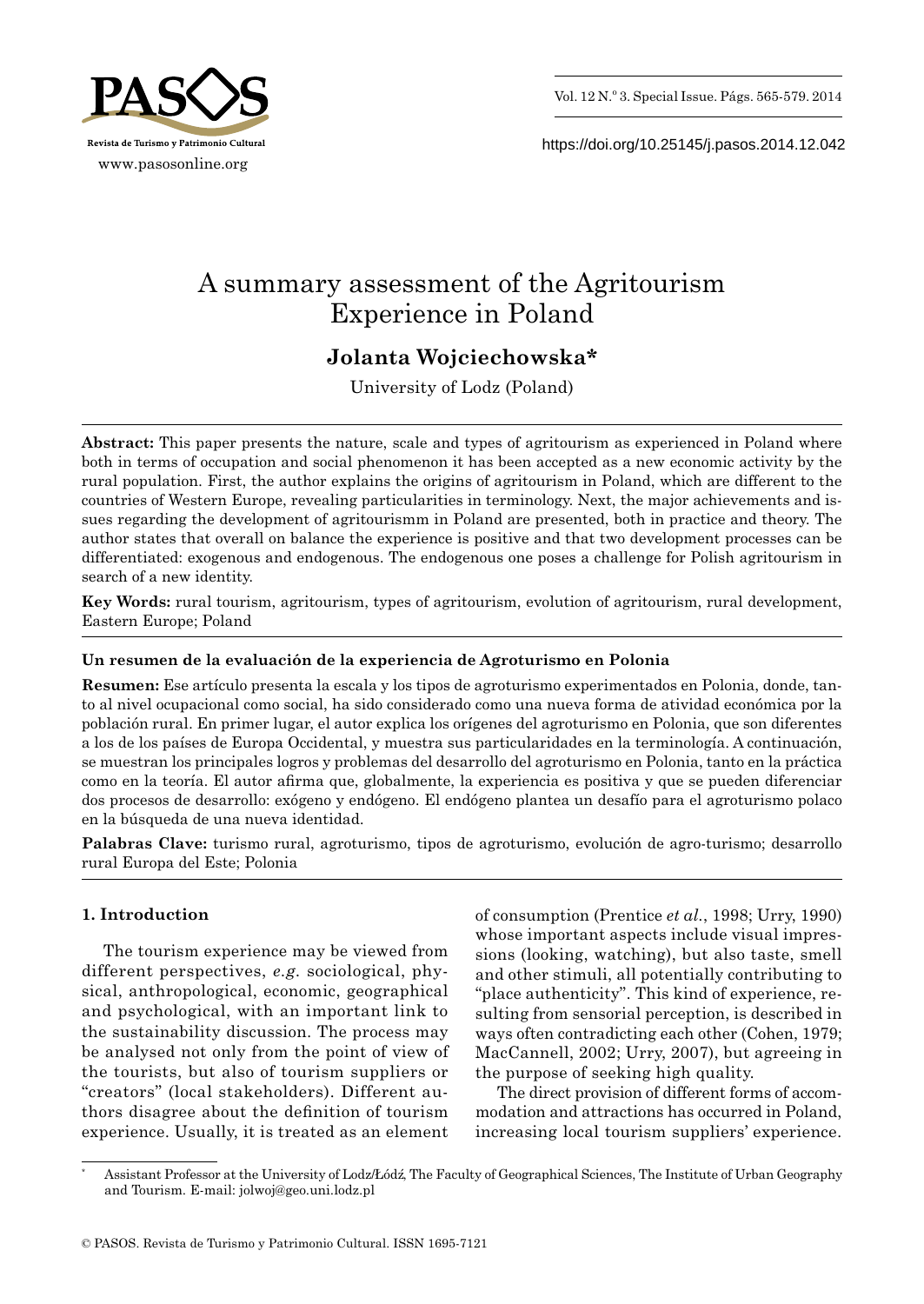The tourists' experiences, in form of impressions, sensations or knowledge gained based on their observation of reality and events, are also of concern to tourism creators. The issue of the tourism experience may then be approached from a planning and management perspective (*e.g.* Gannon, 1993; McGehee, 2007). It may also be studied in terms of quantitative and qualitative effects/impacts on host communities (Mathieson and Wall, 1982; Krippendorf, 1987) that result from a set of activities and social relations, as well as from the behaviour of tourism creators. The author uses the latter, qualitative, approach for analysing the development of agritourism in Poland.

The aim of the paper is to present the agritourism experience in Poland, both practically and conceptually, where both in terms of occupation and as a social phenomenon, it may be regarded as a new and relevant form of economic activity. This new type of tourism was developed 'from scratch', despite the continued tradition of leisure in the Polish countryside. The author presents not only the most important achievements and successes, but also critical issues in the development of agritourism in Poland, also discussing future challenges for this activity.

### **2. Literature review**

Recreation in rural areas in Europe has a long tradition, as stressed by several authors, such as Schöppner (1988) or Oppermann (1996), and in Poland by Leszczycki (1938), Warszyńska and Jackowski (1979), and Dziegieć (1995). Agritourism as a particular component of rural tourism has been discussed by Clarke (1999), Nilsson (2002), and Phillip *et al.* (2010). Arguments for not treating agritourism as synonymous with rural tourism have been presented by many authors (*e.g.* Arnold and Staudacher, 1981; Dernoi, 1991; Embacher, 1994).

Majewski and Lane (2001: 44) mention that the early appearance of agritourism as a form of rural tourism placed it in a prominent position. This thesis was confirmed by the bibliography of rural tourism, compiled by Lane in 1994 for the OECD, which showed that most studies referring to rural tourism focus on agritourism (Lane, 1994a). Similar observations were made by Wojciechowska (2003) when compiling the Polish bibliography of agritourism and rural tourism for the period, 1990 -2002, also analysing the research undertaken from 1990 -2007. Dividing that period into several sections allowed the author to grasp the most significant transformations in the Polish literature concerning rural tourism. They are worth a brief presentation.

In the first period - 1990 -1992 - the authors of Polish publications primarily showed the possibilities of tourism development in rural areas, using examples from Western European countries. Also the practical guidebooks for the inhabitants of rural areas popularized these methods of stimulating the rural community as it was done in those countries (*e.g.* Wojciechowska, 1992).

In the next period - 1993 -1995 - authors discussed the conditions, opportunities and issues of agritourism development in Poland, pointing to the advantages of agritourism as an economic activity, but with a mainly theoretical perspective. The terminology they used was vague, as the terms "agritourism" and "rural tourism" were applied interchangeably.

In 1996 -1999, the scope of the issues studied was becoming considerably larger, likewise the number of researchers from different disciplines dealing with agritourism and increasingly interested in this phenomenon (agriculture, economics, geography, sociology). In that period, understanding gained in other disciplines was used in many academic publications. However, those presenting field research mostly contained descriptive information.

After 2000, more and more research integrating theory and practice has appeared where results concern both theory and practice. For local stakeholders' (practitioners) use, special methods have been developed for specific projects, such as village branding (Szalewska, 2000). Some publications presented after 2004 contained theoretical concepts and models, such as:

- a model of the rural tourism market (Bott- -Alama, 2004),
- a model of agritourism development effects (Wojciechowska, 2006),
- agritourism farm economics and the relations between agricultural production and agritourism (Sznajder and Przezbórska, 2006),
- the idea of tourist function development levels in rural areas in Poland (Durydiwka, 2007),
- types of agritourism farms and their spatial differentiation in Poland; profiles of agritourism farm owners (Wojciechowska, 2007a),
- defining the terms and terminology system regarding rural and agritourism (Majewski, 2005, Wojciechowska, 2007b).

In 2010 several publications presented the achievements of Polish agritourism over a twenty -year period, but many critical remarks could also be found (*e.g.* Bednarek -Szczepańska, 2011; Wojciechowska, 2011).

European Union programs additionally conditioned the development of the Polish literature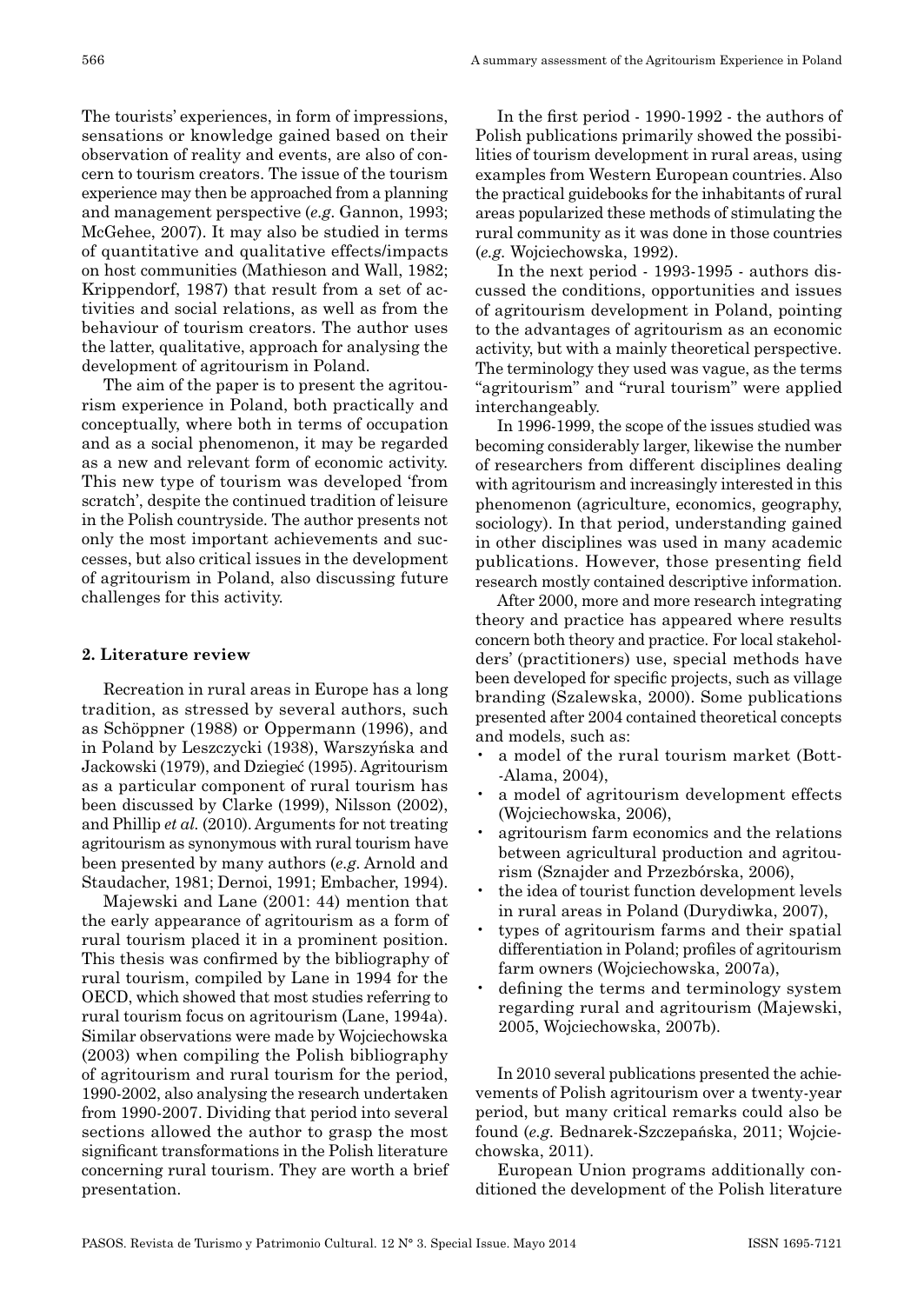on the subject: national reports presented the conditions of Polish agritourism development, and other publications, directed at more practical approaches, like guidebooks, catalogues, maps, *etc*. also appeared. The programs furthermore enabled many practitioners and academics to study the development of agritourism in other countries, not only through seminars, exchange of publications and workshop materials, but also directly through research trips.

In conclusion, it must be stressed that the range of issues discussed is wide and has visibly changed over time in the Polish academic literature. Initially, the focus was on general, conceptual issues, such as general development opportunities and directions, often in the context of the Western European experience. Next, attention was redirected to the consequences of agritourism development, presented through local examples, which in turn became the basis for creating models and theoretical concepts. Such changes are typical of recent research areas and must be taken into account when reflecting on the future of agritourism in particular destination contexts.

#### **3. Methodology**

This paper is the distillation of the author's research undertaken on agritourism development over many years, starting from 1990, initially on the subject of stimulating local communities in the rural *gminas*/communes of central Poland by means of tourism. Gradually, the range of issues studied widened and a large quantity of statistical data has been collected, permitting a better understanding of the phenomenon and its evolution in this country. This data studied the dimension and evolution of agritourism nationwide and in individual regions, as well as opinions of stakeholders' regarding their motivations to get involved with agritourism, methods applied and results of this development. Surveys focused on the opinions of the inhabitants of rural areas, tourists arriving in the countryside, the people running agritourism farms and those involved in agritourism associations. This long- -lasting research, enriched by field observation and literature review, as well as by participation in regional, national and international research projects, has resulted in a document, published in 2009, bringing together all aspects of Polish agritourism (Wojciechowska, 2009).

This paper contains selected parts of the last mentioned document, as well as new reflections on opportunities, critical issues and future challenges for agritourism in Poland. It is divided into four sections. The first explains the origins of agritou-

rism in Poland, which are different from West European countries, and also presents differences in terminology. The second part concerns the most important achievements and critical issues in agritourism development in practice, while the third part concerns theory. The fourth presents the challenges that must be faced yielding a new identity of agritourism in Poland.

# **4. The specificity of Polish agritourism origins and definitional issues**

Tourism in rural areas in Poland has a long tradition. The first travellers to the countryside, before the end of the 19<sup>th</sup> century, were from the small intellectual and financial elite living in cities who spent their leisure time mainly at palaces, manor -estates or spas. As a result of urbanization in the  $19<sup>th</sup>$  century, the number of city dwellers taking recreational and health -improving trips increased. It was for them that accommodation started to be 'arranged' in the countryside, followed by the development of compact summer resort complexes (Kulczycki, 1977).

In the interwar period, when Poland had regained independence, rapid development and a spatial concentration of summer tourism occurred, with a clear distinction into summer resorts built close to large cities, and those appearing far away from urban centres at attractive locations, *i.e.* in the mountains and on the coast. At that time, the idea of the development of "summer tourism" was conceived, within which rural residents were being prepared to receive tourists. The institutions responsible for the organization of such activities were local and national administrative bodies. It was also the beginnings of research (including statistical) into summer tourism. Research terminology included the concept of "summer holiday tourism", the expression coming from "summer holiday -makers" - participants of this type of recreation (Leszczycki, 1938; Warszy ska and Jackowski, 1979).

The socio -political system established after World War II had an influence on tourism development in rural areas. The pre -war tradition of receiving holiday -makers was regarded as a private business, which was, in fact, contradicting the 'mandatory ideology'. In the first years after World War II, trips to the countryside were limited, and in some areas the recreational function disappeared altogether. This was observable in the rural- -urban fringe of large cities where summer resort settlements were being increasingly inhabited by new permanent residents. In the late 1950's, the idea of summer resorts in rural areas was re -activated, but it remained under state control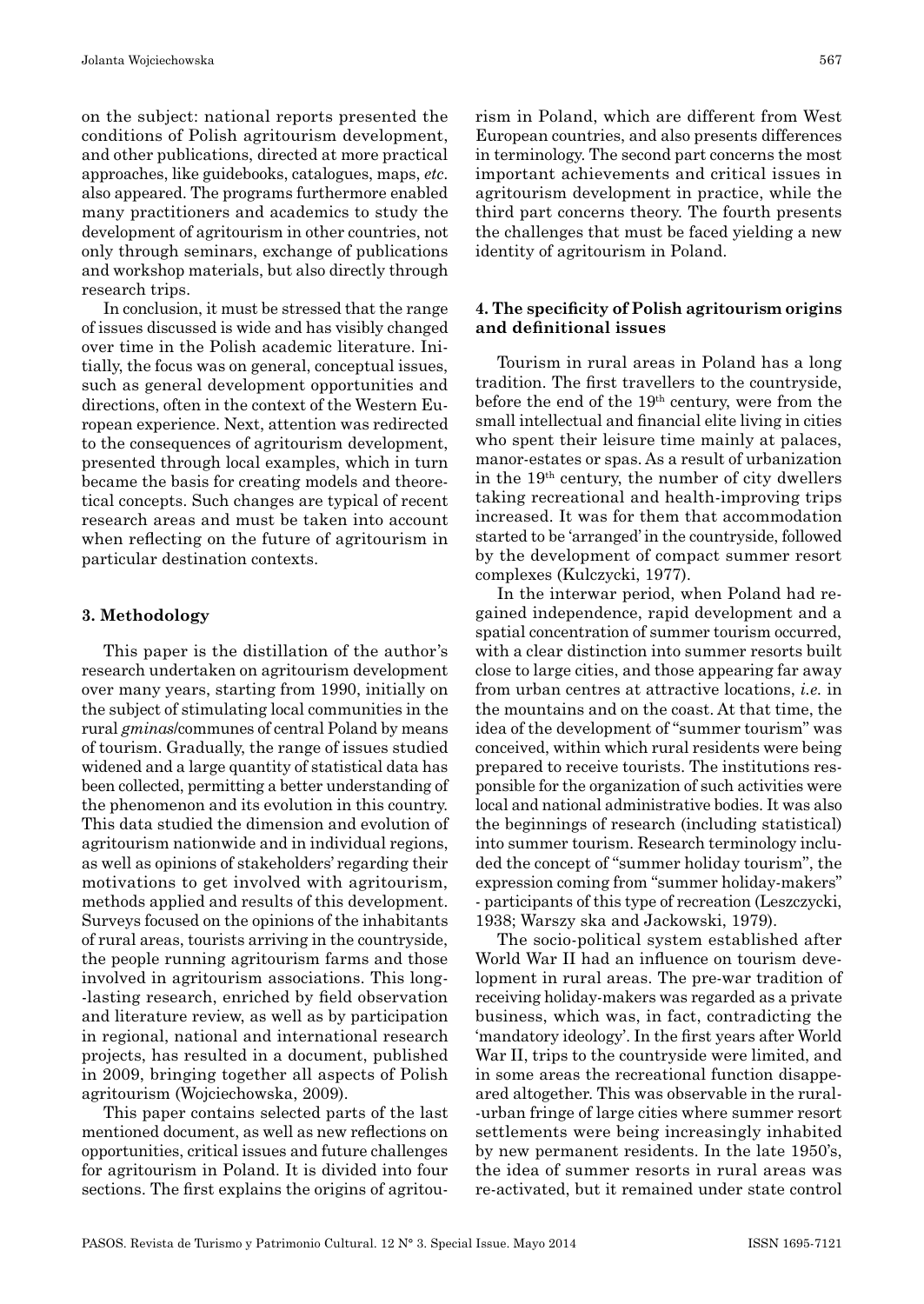which actually hampered development and led to the appearance (especially in the 1980's) of the so -called 'accommodation black market', offerong mainly accommodation to tourists. Tourism in rural areas was, at that stage, mostly centred in the holiday resorts belonging to state enterprises, as well as in urban inhabitants' second homes on their private plots of land. Various authors then started to discuss tourism in rural areas, mostly concerning second homes (Liszewski, 1987; Matczak, 1985).

The year 1989 was the beginning of economic and political transformation in Poland. Adopting the rules of the market economy resulted in many recreational facilities changing ownership, as well as in substantial changes of the way they were administered and developed. At the same time, opportunities for using foreign funding appeared which permitted new ways of stimulating rural areas through investment in tourism. Changes in the recreation style of tourists, who were looking for opportunities to enjoy a more individual, active and cognitively enriching recreation, were also observed. Following the example of Western Europe, associations, commune (*gmina*) 'unions' and foundations interested in tourism development appeared. Numerous brochures, catalogues and guides for the organizers (stakeholders) of tourism in rural areas were published. Simultaneously, many socially adverse phenomena, such as economic recession, the marginalization of agriculture as a means of supporting rural populations and impoverishment in rural areas were also found. Similar to Western countries, agritourism was identified as an opportunity to improve the declining situation of the agricultural sector and to offer an alternative source of income to farmers as well as a cheap and appealing type of recreation to tourists.

Agritourism – both as a term and a recognized tourism phenomenon – appeared in Poland at the time of the political -economic transformation. The idea of agritourism was "officially introduced" to the Polish countryside in 1991 by state institutions, mainly farming consultancy bodies, which started cooperation with similar institutions abroad. They first trained their own personnel, and then started to encourage and educate the rural populations to invest in agritourism. The campaign popularizing agritourism as a rural development tool was taken up by commune (*gmina*) councils and relevant ministries. They supported the development of agritourism (*e.g.* organizing courses for farmers), organizationally (*e.g.* counselling services) and legally (sanctioning farmers' exemption from income tax when letting up to five rooms).

It should be acknowledged that the introduction of agritourism in Poland, in the actual format, was institutional, thus continuing the traditional approach to recreation in the countryside. The term, however, is quite new (derived from German), and signifies the method of generating tourism on farms, as popular in several West European countries. In Poland, it was developed "from scratch" (as referred above), when considering the skills and social experiences (with tourists) of rural inhabitants at that time. They had to learn the rules of agritourism, above all to understand that the innovation of agritourism lies in the readiness of a farmer's family to receive tourists at their home and to offer them an interesting program based on farming, the attractions of the countryside, and the local community's system of values. They had to see that this form of tourism takes place in conditions of a market economy, which means in a competitive context from both nearby and other regions. They had to learn to organize agritourism, earn money from it and cooperate with others in order to develop it.

As mentioned above, the term *agroturystyka* (agritourism) in Poland was taken from foreign terminology. Initially, practitioners were unwilling to accept it, preferring native terms referring to recreation in rural areas. They often used old terminology, even from the interwar period, to refer to the newly generated tourism. Perhaps it was a way to get accustomed to something which was new, unfamiliar and came from outside. Various terms were used and understood quite freely both by practitioners and by scholars, until the mid -1990's. However, the semantic range of the term "agritourism", as well as other similar terms , was gradually established in the Polish academic literature. The set of terms is arranged hierarchically in Figure 1 to clarify the integration and connections between the mostly used concepts.

## **Figure 1. The relation between Polish and English terms defining tourism in rural areas**



**Source:** developed and modified from Wojciechowska (2007b)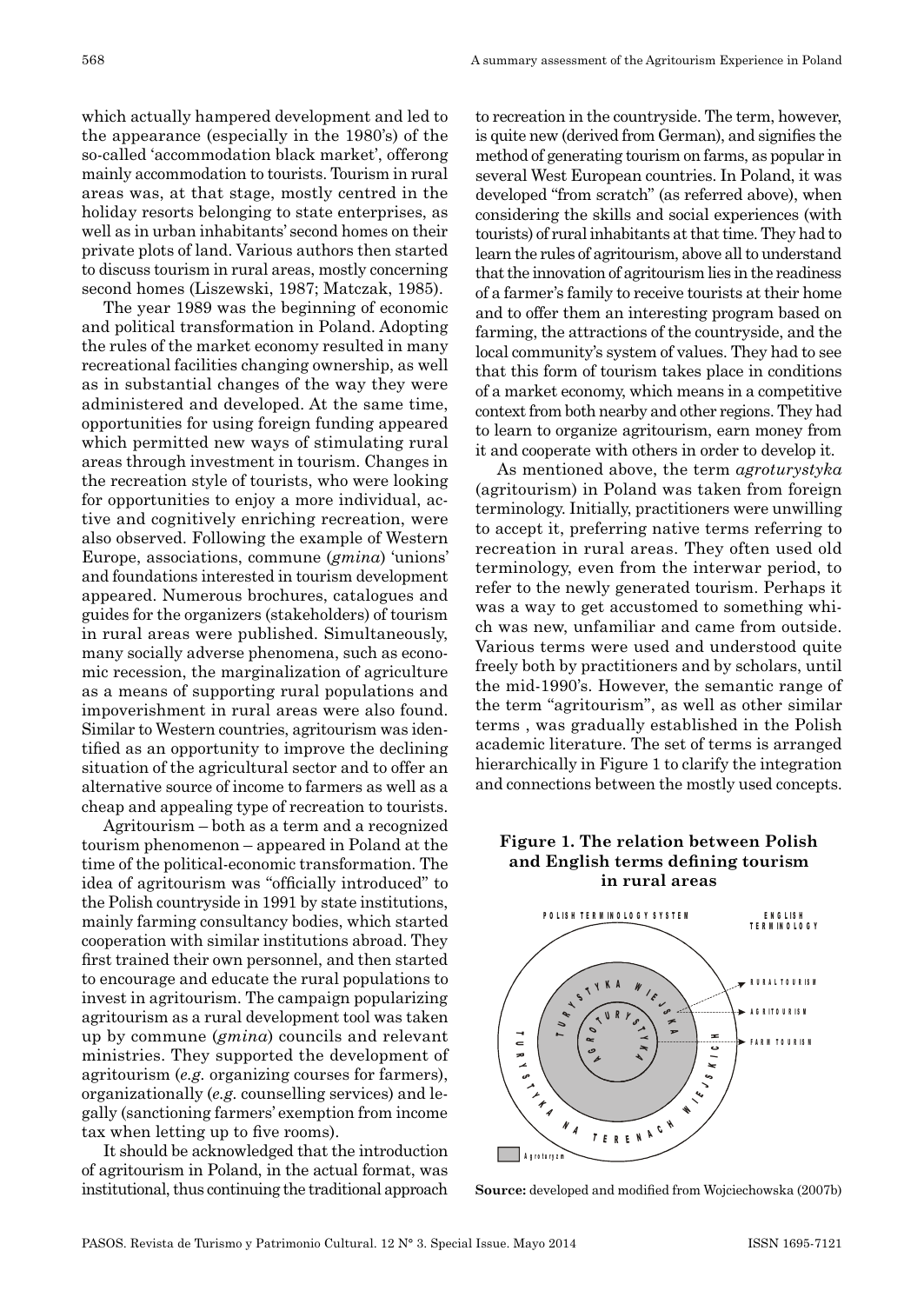



The term with the narrowest semantic range is "*agroturystyka"* (agritourism). From the demand perspective, it is defined in Polish literature as a tourist's stay on a farm, while from the supply perspective – as a tourist enterprise run by a family on their own farm. Thus, this term corresponds to the English term *farm tourism*<sup>1</sup> . The Polish term "*turystyka wiejska"* corresponds to two terms used in the English literature: *rural tourism* and *agritourism*. It refers to tourism and leisure stays in the countryside, *e.g.* in former agricultural buildings or at other facilities such as guest -houses, private rooms to let, etc., but still in areas shaped by agriculture.

The term "*turystyka na terenach wiejskich"*  (tourism in rural areas) seems to be the creation of Polish academics, who consider it as having a wider semantic because it refers to areas defined as "rural" in the Polish legislation, quite distinct areas<sup>2</sup>, where tourism may be well-developed (recreation resorts, specialist recreation centres, complexes of second homes), and also those where nature dominates (*e.g.* marshes, lakes, forests, national parks). Similarly, the Polish concept of "*agroturyzm"* should be considered as a product of Polish academia and understood as including both "*agroturystyka"* and "*turystyka wiejska"*. The author believes that *agroturyzm* is a term that theoretically comprises all the issues referring to the spatial and temporal aspects of tourism related to the countryside, including its link to agriculture (Wojciechowska, 2009).

Compared to the English terms, the Polish terminology model has a distinct individuality. Another approach to the problem of terminology can be observed in the Russian literature, where researchers stress that they are just starting their studies, regarding both – practice and theory. The literature contains English terms, *e.g*. *rural tou‑ rism*, and their equivalents in Russian (Birzakov, 2005). The authors of definitions quote English or German authors (Birzakov, 2005; Klitsunova, 2004), but there are also numerous definitions by Russian

researchers. For example, Bulgakova defines *rural tourism (sielski turizm)* as follows: a particular type of tourism, comprising organized and unorganized forms of recreation at a rural destination for the purpose of coming closer to nature, learning about the rural style of life, and the traditions of running a farmstead – on a professional and amateur level (Bulgakova, 2003: 314). A slightly different definition is offered by Skoblikova, who claims that *rural tourism (sielski turizm)*, also referred to as *agroturizm* or *agroekoturizm*, is a form of tourism in a rural area, where tourists live the local style of life while staying at farms and in villages (Skoblikova, 2005: 47). Many Russian academics look at rural tourism and agritourism from the perspective of natural assets and nature protection (Panov, 2003; Drozdov, 2003; Mazurov, 2004; Starcieva, 2004), and treat the terms discussed as constituents of the ecotourism concept, thereby making rural, nature and ecotourism overlapping concepts.

An analysis of the terminology system used in Poland shows a continuous evolution of terms and their semantic ranges. Majewski and Lane claim that rural tourism is a constantly changing and developing; not a static concept (Majewski and Lane, 2001: 32), in fact like many others. This observation applies to the other terms discussed here as well. The evolution of the Polish terms and their semantic ranges from the time after the war until the present day are shown in Figure 2.

The diagram shows that in the interwar period, the terms defining tourism in rural areas focused on their participants (holiday -makers), in the next period on the place of recreation (countryside), and nowadays mainly refer to its function, or even specialization. Terms like 'agritourism', 'ecotourism', 'alternative tourism' or 'sustainable tourism' in particular, point to special tourism activities in rural areas, which may be more or less associated with farming, with nature tourism or other more specialist pursuits, as actually identified as a trend for the global rural tourism phenomenon (Lane, 2009).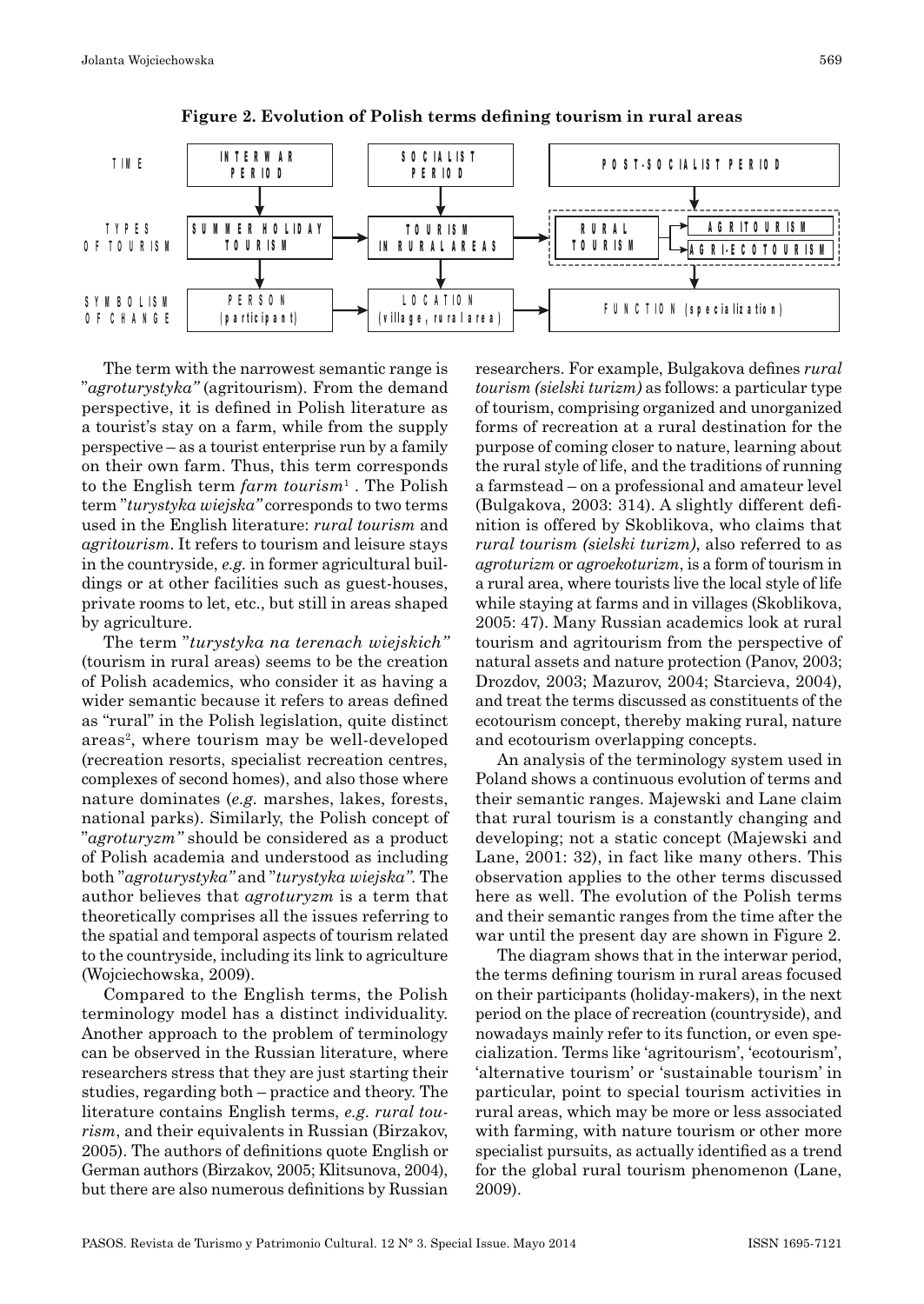In conclusion, it must be stressed that agritourism in Poland turned out to be a new form of tourism, for its participants (demand), organizers (supply) and the superstructure, as well. It was introduced institutionally and based on the experience of other countries, associated with the hope of it serving as a rural development tool. The term defining it has been accepted by practitioners, scholars and politicians alike, and belongs to the evolutionary hierarchical system of terms referring to tourism in rural areas.

# **5. Major achievements and issues of agritourism development in Poland based on actual experience**

The achievements of Polish agritourism are numerous and varied, as briefly presented in Table 1 and discussed in this section. On a practical level, they should be considered within particular demand and supply dynamics. In the first case, the achievement is the creation of a new form of recreation for tourists, permitting accommodation on farms and farm visits. As far as supply is concerned, the main achievement is that inhabitants of rural areas have gained an additional and sometimes alternative source of income and a new occupation.

As a result of the popularization of agritourism, other organisations generating and supporting its development appeared. They are mostly agritourism associations, which together with the Polish Federation of Rural Tourism (PFTW) form an agritourism self -governing body which deals with legal aspects and lobbies for agritourism development. The Federation's achievement was the establishment of categories of rural accommodation in 1997. In 2012, the rules of categorization were changed on the basis of experience in Poland. Moreover, the Federation promotes agritourism on

the www.agroturystyka.pl social network and is a member of the European rural tourism accommodation association *EUROGITES* since 1997.

The quantitative effects may be measured by the scale and evolution of the accommodation facilities in the country. The first comprehensive evaluation of agritourism development in Poland was undertaken in 1996 and an inventory showed that there were 1952 farms receiving tourists, offering 15,653 bed places (Raport o stanie wiejskiej bazy noclegowej w Polsce, 1997). Since then, the number has increased, however difficult the identification of the exact number of agritourism facilities. From the very beginning the number has fluctuated. During many years, many agritourism farms have disappeared, but many new ones have opened, too. This fluctuation is not always taken into account in the statistics, therefore these are only estimates. In 2007, there were over 87,000 bed places in 8,800 agritourism facilities (Klembowska and Nowaczyk, 2008: 118 -122). According to the Institute of Tourism, in 2009 there was a decrease in the number of facilities to 5,473, and in the number of bed places to 57,100 (www.intur.com.pl). However, in 2010, the Central Statistical Office registered 7,000 agritourism facilities with 82,700 bed- -places. They were found in 55% of the total Polish communes (*gminas*), as single or combined units (Bednarek -Szczepańska, 2011: 261). Some villages show a compact and integrated concentration of agritourism farms. They are distributed in certain zones of the country - the mountains (in the south), uplands (south -east) and a section of the lake district including the coastal lowland (in the north) (Figure 3). Thus, they are located above all in tourism zones rich in natural and landscape attractions (the north and the south of the country), and much less in the farming belt of the lowlands in central Poland.

| Achievements                                        | <b>Critical Issues</b>                            |
|-----------------------------------------------------|---------------------------------------------------|
| encouraging the rural population to find a new      | - the ephemeral character or inefficiency of      |
| source of income and occupation;                    | development-generating rural tourism activity.    |
| creating a new form of leisure;                     | insufficient understanding of innovation as a     |
| $\qquad \qquad -$                                   | constant challenge;                               |
| - creating organisations which can generate and     | overlapping activities and competences of pro-    |
| enhance development;                                | -development institutions; a lack of integration  |
| - creating legal, administrative and organizational | and weak position ) of agritourism self-governing |
| development mechanisms;                             | bodies:                                           |
| - establishing a clear positive role for the        | - weakness and inconsistency of legal,            |
| multifunctional development of villages and         | administrative and organizational development     |
| farms.                                              | mechanisms.                                       |

**Table 1. Major achievements and critical issues in the development of Polish agritourism**

**Source:** developed and modified from Wojciechowska (2011)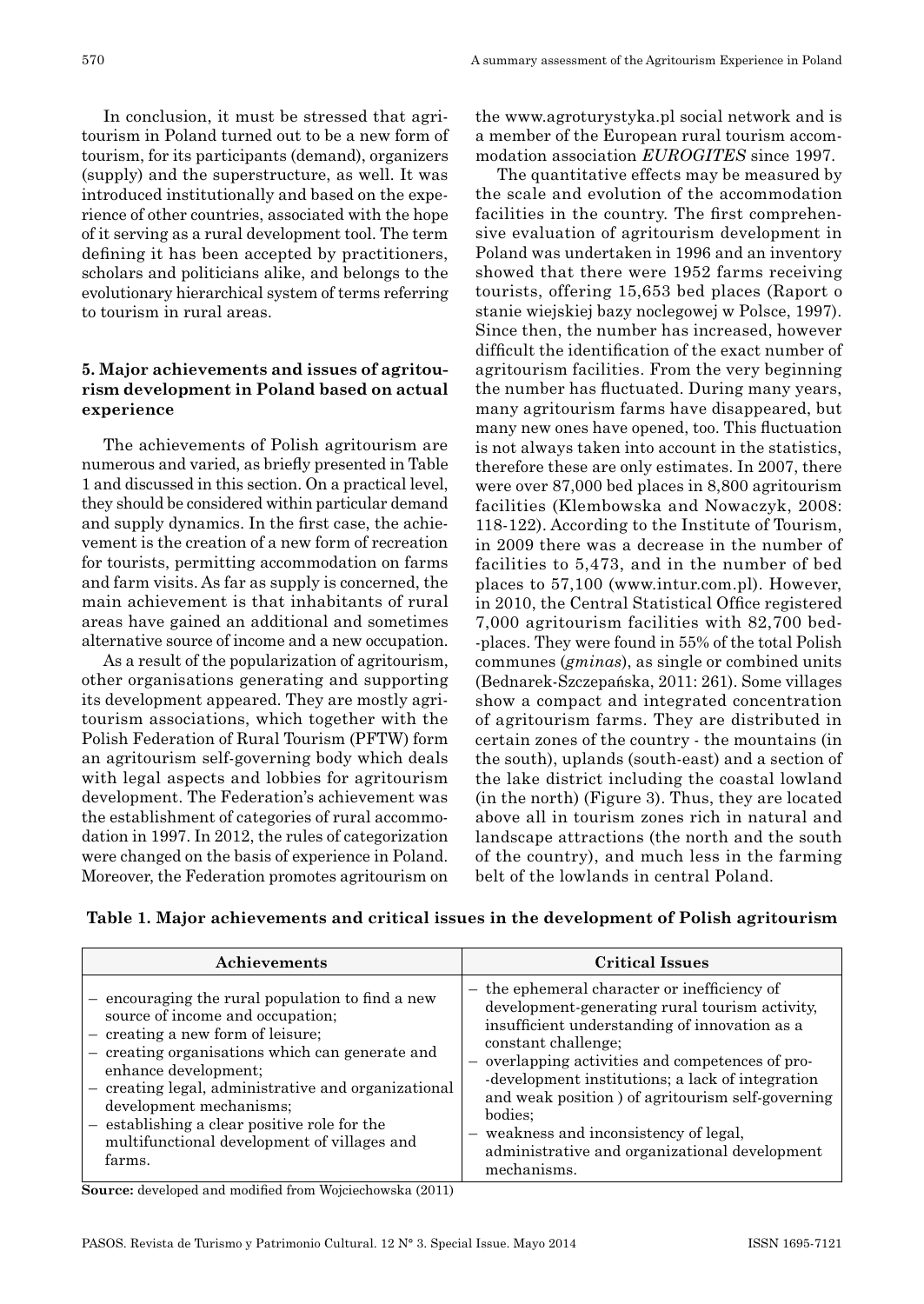A g r i t o u r i s m d e v e l o p m e n t in t e n s it y lo w m i d h ig h





The author studied the precise location of agritourist farms, *i.e.* their location within the settlement system and natural environment. The studies were conducted along the Odra River valley and other landscape zones of the country (lowlands, uplands and mountains). They enabled the author to construct a model of their location in the geographical environment, permitting a simultaneous analysis of the intensity of agritourism development in different parts of the country. The main elements of this model are the countryside, the forest and the water.

### **Figure 4. The location model of Polish agritourist farms**



**Source:** Wojciechowska (2009)

As visible in Figure 4, agritourist farms are usually situated in a village, close to or away from its centre, within a short distance from the neighbours (several dozen meters). Outside the village, in the hamlets, there are few agritourist farms. The main assets of such a farm are its attractive natural surroundings. It is best when the distance from the farm to a water reservoir and forest does not exceed one kilometer. A river, lake or pond give the tourists an opportunity to swim and fish, being significant assets of the recreational offer, similar to forests of different sizes, mainly used for hiking and nature observation. In this model, the location features resulting from the natural conditions in the nearest surroundings are much more important than the settlement features, determining their tourist attractiveness. According to the agritourist farms owners, such elements as nature, forest, water or historical monuments significantly increase the chances for their success (*e.g.* Wojciechowska*,* 2000; Wojciechowska *et al.*, 2006).

Agritourism farms mainly offer guest rooms (about 76% of the total offer) and sometimes holiday flats and campsites (12% each). Farms generally offer up to five guest rooms, which are free from income taxes (77%). It contrasts with what is offered in many other European countries, where the main offer is holiday flats/apartments ( Bott -Alama, 2004: 56; Sznajder and Przezbórska, 2006: 148). The Polish reality results from the fact that at the time of introducing agritourism, it was mostly rooms that were let, being less costly than investing in fully equipped holiday apartments. Another tendency is that in most cases the offer consists of accommodation only (45 -55%), followed by an offer of accommodation + board (20 -30%). The full offer, consisting of accommodation + board + attractions constitutes 15 -20% of all offers (Wojciechowska, 2009).

Currently, given the tourist functions that an agritourist farm may perform, the most popular is the general recreation offer. It usually features some attractions, like having a barbecue, mushroom picking, cycling or sunbathing. It is followed by a specialized recreation offer, which usually features horse riding (for recreational, sporting or rehabilitation purposes), as well as fishing in natural or fish breeding water reservoirs. This particular offer contains other attractions as well, connected with winter sports, especially in the mountainous regions (*e.g.* skiing or tobogganing). The third in line is the health–oriented offer, quite broadly understood, because the very fact that the hosts serve meals cooked from their own agricultural products is promoted by them as the health function. Other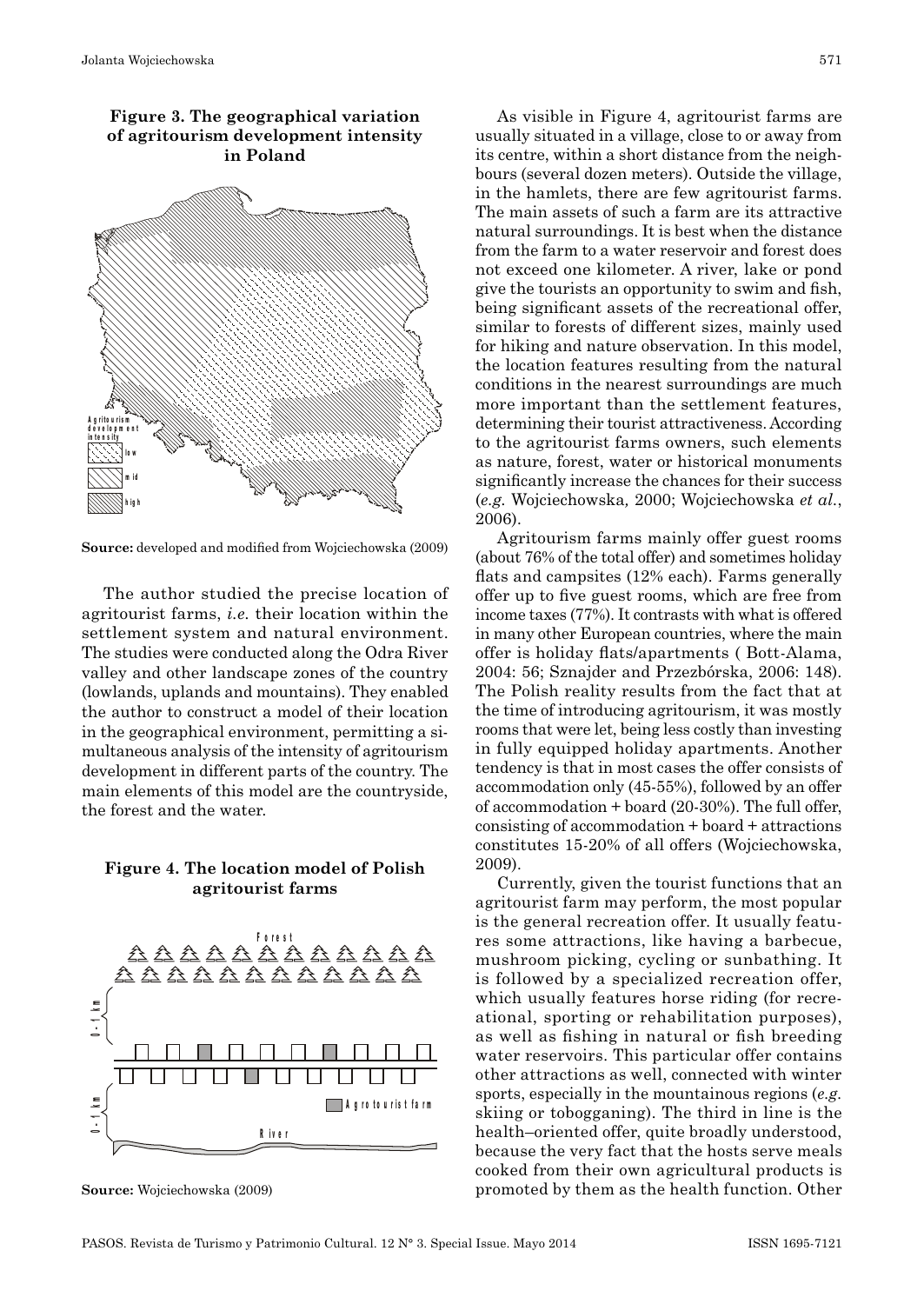attractions include eating dietetic or vegetarian food, having the possibility to sleep on hay in a barn, or being engaged in farm work. The least frequent offers are those related to specialized services, such as the possibility to do recreational gymnastics, having massages or rehabilitation training. Finally, we have the educational and entertainment offer, both of which occur at similar frequency. The former one is connected with running "green schools", organizing school lessons for children and teenagers, or classes (also for adults) teaching them new or rare skills (*e.g.* baking home -made bread or glass painting). This particular offer is based on the different skills and talents of the hosts. Tourists who book their stay at such farmsteads even one year in advance, are generally attracted by the entertainment offer, which is particularly popular among groups of friends who want to spend some time having fun together. This offer does not always require a particular program for the guests, but rather an appropriate preparation of the facility (*e.g.* dining rooms or food provisions).

Summing up this part of the article, we should point out that agritourism offers differ according to the natural and cultural attractions of a given region, rather than the skills or licences held by agritourism farm owners or members of their families. The agritourism offer is based more on the elements of rural life, *i.e.* on the elements of the surrounding countryside, its culture, nature and other attractions, than on agriculture.

It is worth mentioning that for 20 years the agritourism accommodation infrastructure has constituted 3 -4% of the overall number of accommodation facilities in Poland (Bednarek- -Szczepańska, 2011: 265; Wojciechowska, 2009: 115). During the summer holiday season, over 80,000 bed places on agritourism farms provide the potencial for about five million person-days<sup>3</sup>, as well as being a source of direct income for about 9,000 families (8,900 facilities in 2011). In reality, bed -places on agritourism farms are used mostly in the summer holidays and during the rest of the year only in a percentage of about 20 -30% (Bednarek -Szczepańska, 2011; Wojciechowska, 2009). On a national scale, these figures may not seem very impressive, and more specific studies may simply show that over the period of 20 years only some individuals have been successful. However, the author is convinced that this does not diminish the significance of agritourism in the multi -functional development of individual villages and farms. Careful and rational introduction of agritourism in the rural space may contribute to many positive changes, both in the physical form of the local settlements, in setting

into value certain local agriculture products and cultural assets and in widening the inhabitants' horizons and "opening" their mentality. In the light of research undertaken on agritourism in Poland, farm owners see the following positive changes resulting from the activity: possibility of learning and broadening horizons, learning of foreign languages, meeting new friends through the activity, better relationships within the own families (Bott -Alama, 2004; Szalewska, 2000; Połomski, 2010; Wojciechowska, 2009).

However, there are also many critical issues connected with the practical side of agritourism. Table 1 presents them divided into three groups. The first one concerns the ephemeral character of activities (both owners of agritourism farms, and associations), as well as their invisibility in the tourism market and lack of understanding of innovation as a constant challenge. The majority of regional and local associations were founded in the 1990's. In 2010, only 10% of them had been operating for over 15 years (Wojciechowska, 2009: 95). Most function for a short period of time – about 5 years. This means that many agritourism associations founded in the 1990's do not exist any more. The position of the Federation, which is the main organization, is weakening. The number of member associations seemingly stays the same (c.40 -45), but they are not the same associations continuing the same activities (www.agroturystyka. pl). Two or three times as many associations do not belong to the Federation, and operate alongside, eventually duplicating efforts and clearly resulting in a sub -optimal coordination of agritourism in Poland. Moreover, the weakness and inconsistency of the legal, administrative and organizational mechanisms contributes to an unnecessary overlapping of activities and competences between those involved in or supporting agritourism development. Some are becoming dangerously competitive with each other, creating more harm than opportunities for a successful and competitive agritourism development in the country.

In conclusion, it should be stressed that agritourism in Poland has developed spontaneously, although introduced by a top -down approach making use of available funding and copying concepts from other Western European countries. As a "new" form of tourism (in its actual shape), over a relatively short period of time (20 years), it has created both supply and demand, as well as achieved an established position within the national tourism system. Despite many problems accompanying agritourism development, overall the practical experience of agritourism should be regarded as positive, though still in constant adaptation and yet improvable.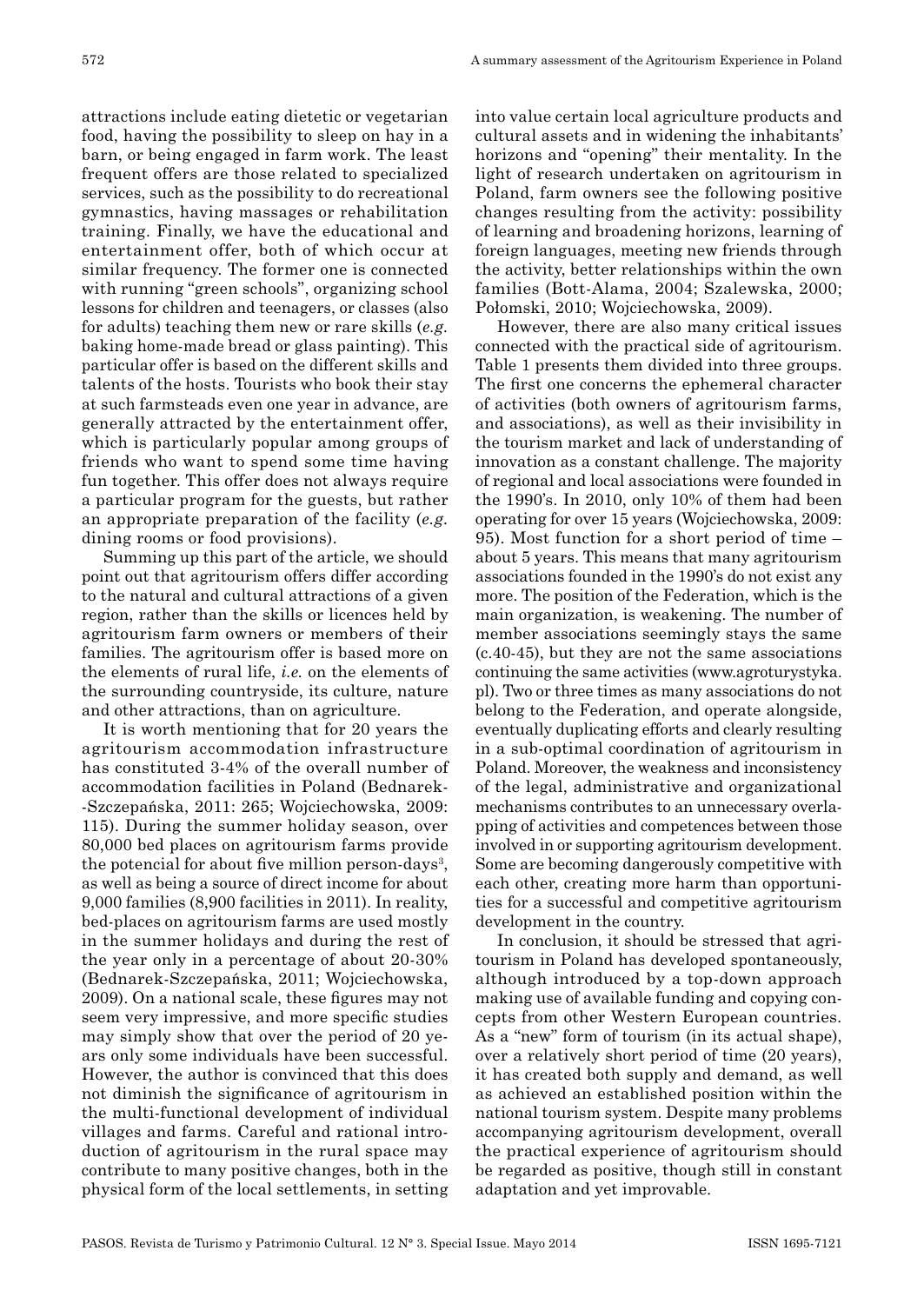| Achievements                                                                                                                                                                                                                                                                                   | <b>Critical Issues</b>                                                                                                                                                                                                                                                                                                                             |
|------------------------------------------------------------------------------------------------------------------------------------------------------------------------------------------------------------------------------------------------------------------------------------------------|----------------------------------------------------------------------------------------------------------------------------------------------------------------------------------------------------------------------------------------------------------------------------------------------------------------------------------------------------|
| - conducting extensive research and analysis;<br>- stimulating research in a variety of disciplines<br>(e.g. agriculture, economics, sociology,<br>geography, pedagogy);<br>- establishing regularities in the cognitive<br>process and creating theoretical models in<br>various disciplines. | - poor methodological integration;<br>- research progress is clearly rather quantitative;<br>- difficulties concerning the comparability and<br>repeatability of research results;<br>- lacking consensus and constant terminological<br>discussion which hampers the integration of<br>theory;<br>ineffective integration of theory and practice. |

**Table 2. Major achievements and issues in research on Polish agritourism**

**Source:** developed and modified from Wojciechowska (2011)

#### **6. Polish agritourism in academia**

In the field of academia, agritourism achievements are both quantitative and qualitative. The first includes the constantly growing number of academic publications, conferences, seminars, research programmes, as well as centres or institutions, which include the word 'agritourism' in their titles. This reflects the broad study field of agritourism. Here, representatives of different disciplines are looking for answers to questions concerning agritourism from the point of view of their own academic fields. As a result, agritourism is studied in disciplines such as agriculture, economics, sociology and tourism geography (Table 2).

A qualitative achievement is the fact that there are an increasing number of studies which show how agritourism develops, having achieved some degree of maturity in their specific fields of research. The authors of these publications have formulated and developed a detailed methodology for agritourism studies. This process, however, has taken place differently in different disciplines. A literature review shows that researchers from different disciplines study agritourism practically independently of one another and in the terminology appropriate to a given discipline. An effect of such an approach is a poor integration of knowledge from different disciplines. Some conferences gather representatives of many disciplines in order to work out an interdisciplinary approach, and Polish agritourism symposia4 invite practitioners to take part in them. Despite these efforts, it must be said that the interdisciplinary approach is still underdeveloped. It is easy to notice the lack of research projects bringing together specialists from different fields to seek answers to the same questions. The interdisciplinary approach would make it possible to create a common platform for discussion among representatives of different disciplines involved in agritourism studies and would certainly benefit the development of the understanding of the phenomenon as well as the

preparation of a sound basis of action. During the 20 years of agritourism in Poland, no such platform has been formed.

Another issue concerning academic research in agritourism is the fact that progress in these studies is clearly mostly quantitative, although still typically not representative of the nationwide phenomenon. There are a multitude of publications and expert assessments, but the research results they contain are very modest, mostly of descriptive nature, often not representative and very rarely regarding the whole country (partly due to a lack of uniform and continuous statistical data). This leads to yet another issue, namely difficulties with the comparability of research results, both in time and space. The situation does not encourage researchers to repeat their work in order to analyse the changes taking place over time. On top of that, continuous terminological discussion regarding the term 'agritourism' in the diverse disciplinary fields works against theoretical integration. This in turn means poor integration of theory and practice. The number of studies is seemingly large, but if we look at the results, they are not very impressive. This is confirmed by the fact that there is little research concerning differences in demand in Poland, as regards the range, structure, features and trends of the changes which are so important for the practitioners, namely for strategically managing demand. Kastenholz (2004) made a similar observation for North Portugal.

Concluding, agritourism is a relatively new phenomenon in the Polish academic life, not to say a new research field. It is an example showing that practice may stimulate theoretical studies, as well as provide research fields and issues.

#### **7. Seeking a new identity for Polish agritourism**

The future development of Polish agritourism may follow two patterns. The first one may be called exogenous, and the other – the new or endogenous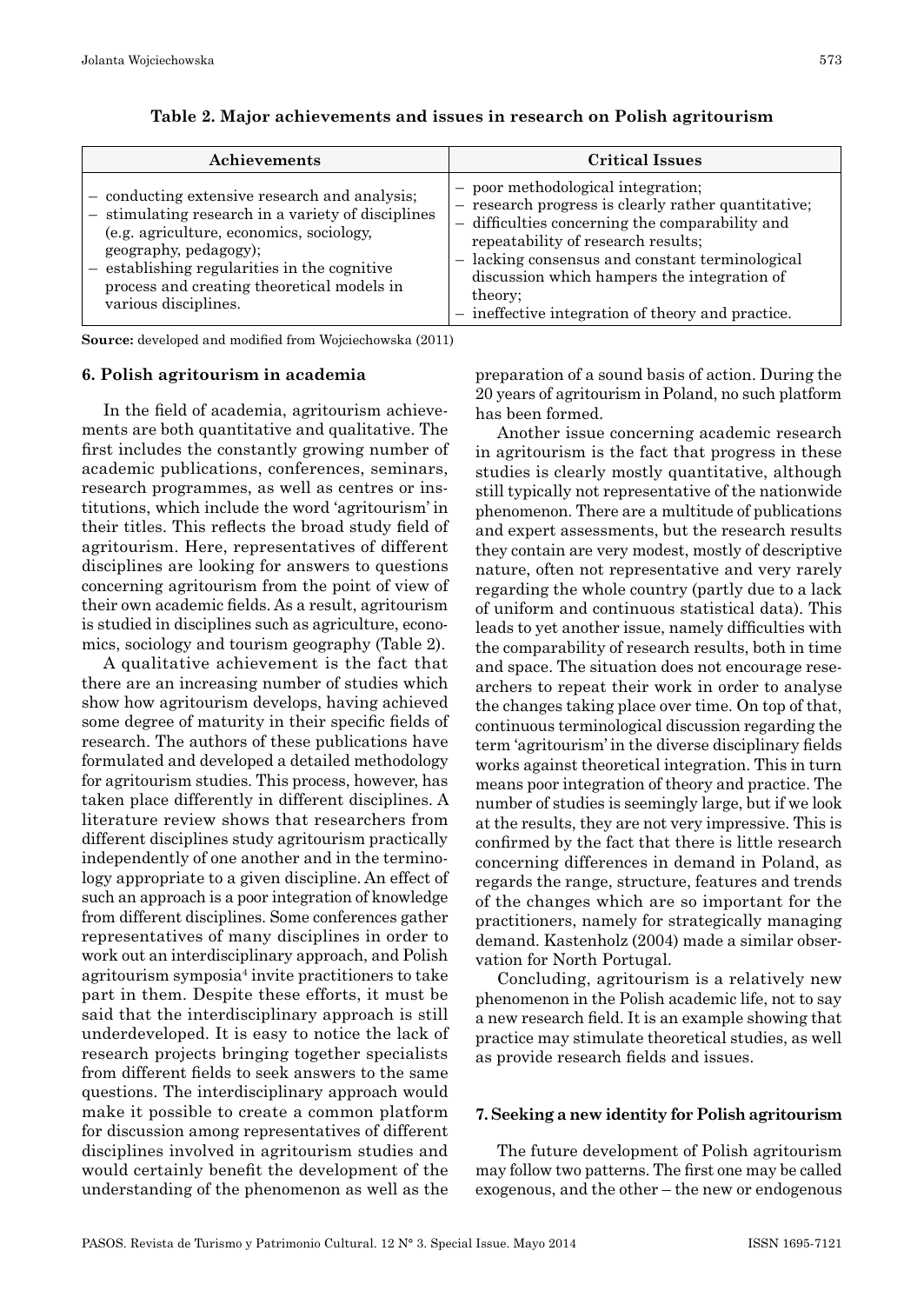approach. The former has lasted for about 15 years and was a somehow spontaneous reaction on typically external factors, such as:

- international cooperation structures challenging the country's integration,
- European Union aid or structural funds (for example the Programmes PHARE TOURIN and SAPARD)<sup>5</sup>.

This development was strongly inspired by the experiences of other countries. Exogenous factors played a major role at that time. Within the national space, this 'inspired' agritourism*, i.e.* agritourism farms and associations, appearing at different places like 'railway engines' running without a timetable, pulling other 'railway car' behind them and losing many on the way.

However, around 2005, when the aid programs came to an end, and the EU structural programs had yet to be introduced, new difficulties emerged in the development of agritourism. They were mostly connected with the increasing international competition in the tourism market, rural tourists' growing expectations, the need to provide a high quality offer, and the consequent financial expenditures both agritourism farms and associations need to face. These and other increasingly visible obstacles and challenges gave the most persevering and experienced actors in agritourism in Poland an impulse to seek a new development model.

Based on the past experience in the field and the recognition of the before -mentioned unsolved problems, reflected in much of the academic reflections, one may suggest that Polish agritourism has been looking for a new identity for at least five years and on different levels: organizational, social and spatial. The direction of this search is being set (*e.g.* during conferences) by the Polish 'Federation of Agritourism Association' which stresses the need to constantly adapt to a changing and challenging reality. The aim of the organization is to make the changes creative, oriented towards new ideas, most of all on the basis of endogenous resources.

This endogenous model is a challenge for Polish agritourism in the pursuit of its new identity and this involves finding answers to questions, which are currently concerning practitioners and academics alike, such as the questions regarding:

- 1) What kind of agritourism offer should be the target and how to differentiate this offer spatially? What to offer around large Polish cities, what in traditional villages or in tourism zones in rural areas? To what extent should the differentiation of the offer be spontaneous or follow a plan?
- 2) Should there be a differentiation within the agritourism activity regulations distinguishing

between agritourism as an additional source of income for farming families or as the main source of income (business) for families or individuals living in a rural area? If so, how?

- 3) How can the Polish Federation of Agritourism Associations change the image of Polish agritourism, so that the organization can coordinate its development?
- 4) What should be taken into account in the spatial planning of the Polish countryside as far as agritourism development is concerned?
- 5) To what extent can a local community decide on the scale of agritourism development on individual farms or on the tourism facilities in their village, to avoid damage to the spatial system, heritage, landscape, *etc.* of individual settlements?
- 6) How can this community face the phenomenon of 'becoming a part of the tourism attraction it offers', a phenomenon which has caused a number of the internal and external conflicts observed in Polish agritourism?

The last mentioned problem is highlighted by the sociologist Połomski, who describes the life of the residents of villages situated in protected nature areas (within the premises of the Bieszczadzki National Park). He uses the metaphor of the 'monkey and the open -air museum' for the phenomenon he studies, where villages stop being places of food production, lose their farming roles for the benefit of tourist functions, providing entertainment and fun, making tourists look at the residents like 'monkeys in an open -air museum' (Połomski, 2010: 129). Not all residents are happy with this role, not all believe such activities to be appropriate for them. The lack of choice of activity often results in migration, while staying in the village without getting involved in tourist services is often associated with being pushed to the brink of social life. It is an example of a conflict inside the local community, but also conflicts resulting from how such communities are perceived by other, especially the neighboring ones, must be taken into account. Descriptions of such delicate cases can also be found in Polish literature on social impacts of agritourism development in some cases.

In face of the above problems, it seems important to provide local communities with knowledge of the optimum and incontrovertible indicators of agritourism development, possibly in many aspects. The suggestion seems reasonable in the context of the spatial development of every village in a given region in Poland. It makes sense to give agritourism its place in the postulated vision of spatial rural development, including a dimension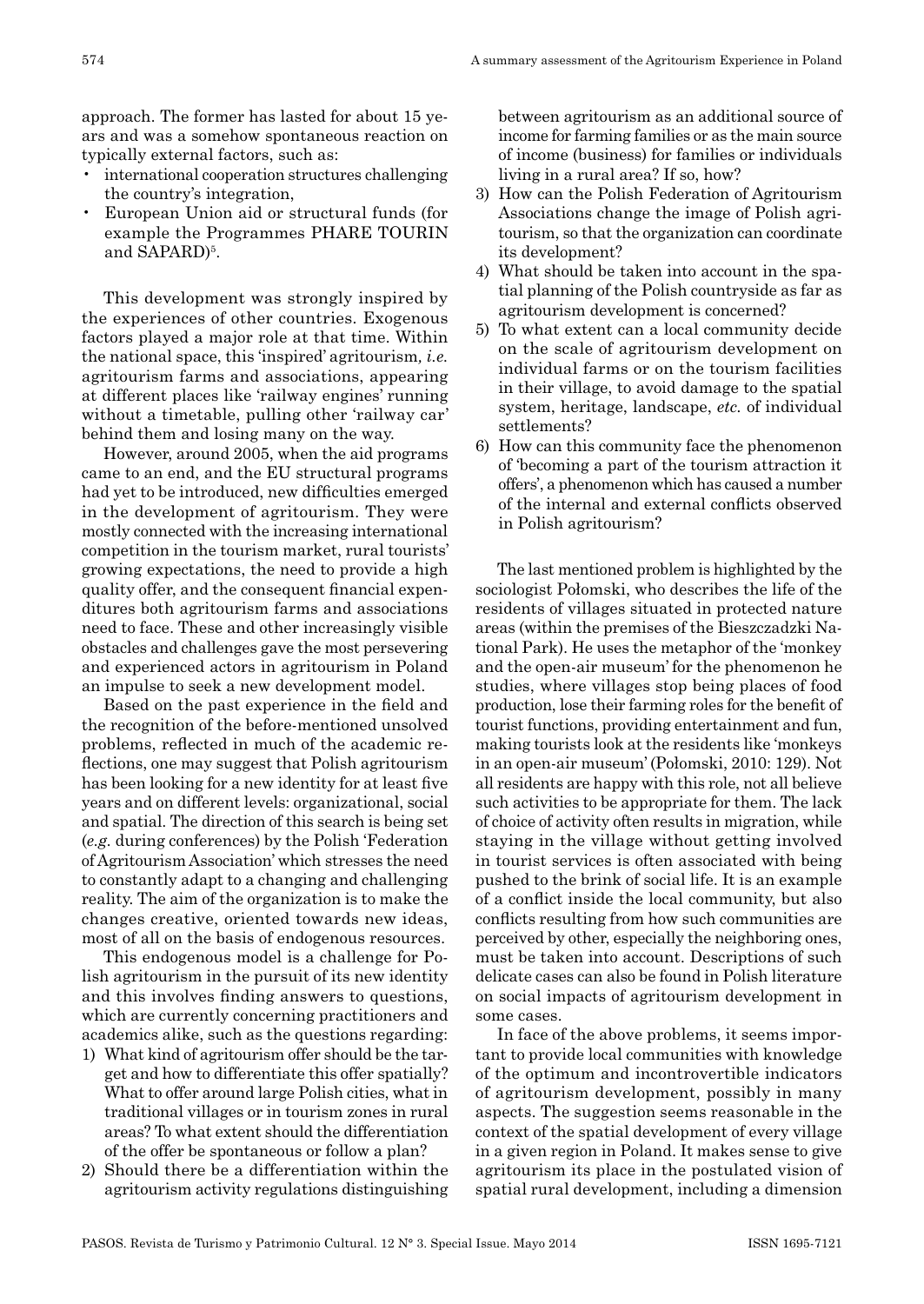of socio -economic development. The possibility of presenting the scale of agritourism development effects (its benefits and costs) should be very important for local communities, too. This knowledge on the possible negative side and limitations of agritourism may avoid disappointment caused by excessive hopes connected with tourism development. It also becomes possible to define the optimum number of agritourism farms for a given locality, which will enable the community to choose the form of development, *e.g.* as an agritourism village or rather with individual accommodation facilities belonging to a regional or national network This statement may be confirmed by the case of the village of Śladków Mały. It is located near Kielce city in Góry Świętokrzyskie Region (in the south -east of the country on the uplands). In the 1990's this village was announced as 'an exemplary agritourism village'. In 1999 it had 25 agritourism farms, while in 2010 – only 10. The large number of agritourism farms in a village, without any significant tourism assets resulted in social conflict (Wojciechowska, 2011: 71). By defining the limits of agritourism development, it will be possible to prevent its excessive growth in a given village. Uncontrolled and spontaneous development over a period of time is not favorable from the perspective of neither tourists nor inhabitants. Sharpley and Sharpley suggest that tourism and recreation play a pivotal role in debates concerning the extent to which rural areas should be developed or conserved (Sharpley and Sharpley, 1997). However, geographical space is a strictly limited resource (Urry, 2007: 73), in agritourism as well.

The questions above show that the time has come to review the present tight legal and organizational 'corset', as well as the development directions of Polish agritourism. It may be said that in the past 20 years, both practice and academic research have been focused on techniques supporting its development. Now, a reflection on how to better plan agritourism development is needed. The researchers' task should therefore be to help planning agritourism, trying to consider both the tendencies and forecasts of the tourism market and the socio -economic development context of the countryside and the specific territories and communities where agritourism is put into practice, aiming at sustainable tourism development benefitting all stakeholders involved (Saxena *et al*., 2007; Kastenholz, 2004). In this context, the establishment of rules and techniques for measuring and evaluating the effects of agritourism activity is also needed to assess its impacts and help recommend an optimum level of the activity

and to more successfully manage it within the overall rural development process.

### **8. Conclusions**

The Polish agritourism is marked by very specific origins, shaped by a historical, political, economic, cultural and social context, a correspondingly particular course of development and own terminology system (Wojciechowska, 2009). Contrary to Western European countries, where agritourism has developed in a relatively organic evolutionary process, with development mainly caused by endogenous factors, in Poland it started in a rather 'revolutionary', abrupt way and was originally caused by exogenous factors, implying a series of difficulties and challenges many agritourism actors face nowadays. This approach is gradually changing to a more endogenous model of development, better linked to endogenous resources and competences and thereby, arguably, with an enhanced potential to further sustainable agritourism development in Poland (Saxena *et al*., 2007). Considering the evolution of agritourism in Poland, despite the difficulties of systematically and rigorously assessing its scale, structure and patterns over time and despite "ups and downs" over time and some clearly negative examples observed (*e.g.* Połomski, 2010; Wojciechowska 2000, 2011), the activity has achieved a certain level of maturity, with the global balance of the agritourism experience in Poland, on both practical and academic levels, being positive.

The present challenge for Polish agritourism is the pursuit of a new identity, based on the before mentioned endogenous factors. This new agritourism development approach should, in fact, yield a more satisfactory development for all involved, produce higher levels of tourist satisfaction and agritourism competitiveness, while simultaneously setting into value endogenous assets, without jeopardizing natural nor cultural heritage nor social structures and identity of local communities, in short yielding sustainable rural tourism development (Garrod *et al*., 2006; Kastenholz, 2004; Saxena *et al*., 2007). Whether benefits are possible, and whether the role of agritourism will be perceived positively, depends on those involved in organizing it. They decide how well they can use the positive opportunities given by agritourism, and to what extent they allow negative influences to intervene. For these people agritourism, like technology, cannot be good or bad in itself. What turns out to be the final effect in a given situation depends on the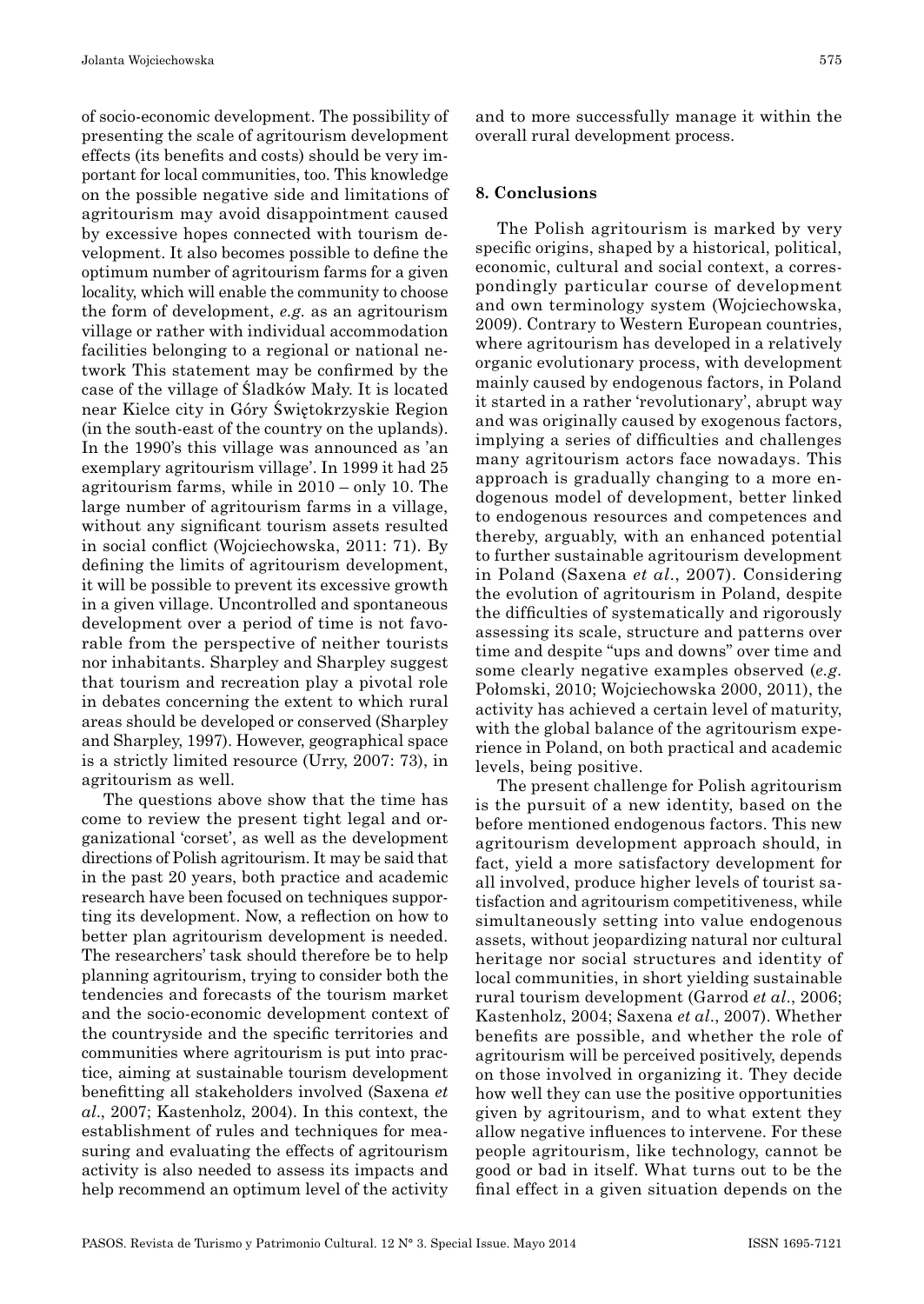skills of the agritourism provider and the ways it is exploited.

# **Bibliography**

- Arnold, K. and Staudacher, Ch.
- 1981 "Urlaub auf dem Bauernhof. Eine empirische Untersuchung der Struktur und Entwicklung einer
- spezifischen Erholungsform und ihrer Auswirkungen auf die Land - und Forstwirtschaft in
- Niederösterreich". *Wiener Geographische Schriften*, 55/56: 50–79.

Bott -Alama, A.

- 2004 *"*Uwarunkowania rozwoju turystyki wiejskiej w województwie zachodniopomorskim" (Determinants of the development of rural tourism in zachodnio -pomorskie voivodship). Rozprawy i studia, t. (DLXXV) 501,
- Uniwersytet Szczeciński, Szczecin.
- Bednarek -Szczepańska, M.
- 2011"Mit o agroturystyce jako szansie rozwojowej dla polskiej wsi" (The myth of agritourism as a development opportunity for Polish countryside). *Czasopismo Geograficzne*, 82(3): 249 -270.

Birzakov, M. B.

- 2005 "Viedienie v turizm" (Introduction to tourism). Nationalnaya Akademia Turizma, Baltysky
- Miezdunarodny Institut Turizma, Moskwa St. Petersburg.
- Bulgakova, A. N.
- 2003 "Osobiennosty razvita sielskogo turizma v Zarubieznoy Evrope" (Curiosities of the development of
- rural tourism in the Western Europe). In: Aleksandrova, A. J. (Ed.) Teoria i praktyka miezdunarodnogo
- turizma, Sbornik statiey, Moskovski Gosudarstvienny Univiersitet, Moskva, pp. 312 -330.

Clarke, J.

1999 "Farm accommodation and the communication mix". *Tourism Management*, 17: 611 -620.

Cohen, E.

- 1979 "A Phenomenology of Tourist Experience". *Sociology: The Journal of the British Sociological Association*, 13(2): 179 -201.
- Dernoi, L. A.
- 1991 "About Rural and Farm Tourism". *Tourism Recreation Research*, 1: 3 -6.
- Durydiwka, M.
- 2007 "Kształtowanie się funkcji turystycznej na obszarach wiejskich w Polsce" (Shaping the tourist function of rural areas in Poland). In Kurek, W., Mika, M. (Eds.) *Studia nad turystyk*ą*. Tradycje, stan obecny i perspektywy badawcze. Geograficzne, społeczne i ekonomiczne aspekty turystyki*, IGGP, Uniwersytet Jagielloński, Kraków, pp. 261 -269.

Drozdov, A.V.

2003 "Sovriemienny ekoturizm. Koncepcy i praktyka" (Modern ecotourism. Theory and practice). In: Aleksandrova, A. J. (Ed.) Teoria i praktyka miezdunarodnogo turizma, Sbornik statiey, Moskovski Gosudarstvienny Univiersitet, Moskva, pp. 245 -260.

Dziegieć, E.

1995 "Urbanizacja turystyczna terenów wiejskich w Polsce" (Tourist urbanisation of rural areas in Poland). *Turyzm*, 5(1): 5 -56.

Embacher, H.

1994 "Marketing for agri -tourism in Austria: Strategy and realization in a highly developed tourist destination". *Journal of Sustainable Tourism,* 2 (1&2): 61 -76.

Gannon, A.

1993 "Metoda GMA w agroturyzmie" (The Method of GMA in Agritourism). In: Agroturyzm a rozwój wsi. Wprowadzenie do rozwijania przedsięwzięć agroturystycznych. (Rural Development Through Agri -Tourism. A guide to developing an agri- -tourism enterprises. 1990, FAO Regional Office For Europe in Rome), for the Polish edition by Centrum Doradztwa i Edukacji w Rolnictwie, Kraków, pp. 19 -43.

Garrod, B., Wornell, R., and Youell, R.

2006 "Re -conceptualising rural resources as countryside capital: The case of rural tourism". *Journal of Rural Studies, 22*(1): 117 -128.

- 1990 "Znaczenie turystyki na terenach wiejskich w Europie" (The Role of the Tourism in rural areas in
- Europe). *Problemy Turystyki*, Instytut Turystyki, 1/2 (47/48): 36 -48.
- Kastenholz, E.
- 2004 "«Management of Demand» as a Tool in Sustainable Tourist Destination Development". Journal of Sustainable Tourism, 12(5): 388 -408.

Klembowska, D. and Nowaczyk, J.

2008 "Baza noclegowa w gospodarstwach agroturystycznych w Polsce" (Accommodation in agritourism farms in Poland). In: Sikorska- -Wolak I. (Ed.), *Ekonomiczne i społeczne aspekty rozwoju turystyki wiejskiej*. SGGW, Warszawa, pp. 117 -124.

Klitsunova, V.A.

2004 "Sielski turizm: osnovnye uslovya i principy, obespecivayushcye ustoycivye *razvite" (Rural tourism: The base and conditions for sustai‑ nable development).* In: Turizm i regionalnoye razvitie, Matierialy III miezdunarodno naucno- -prakticeskoy konferency, *4–6.10.2004,* Smolensky Gumanitarny Univiersitet, Smolensk. pp. 120 -124.

Jansen -Verbeke, M.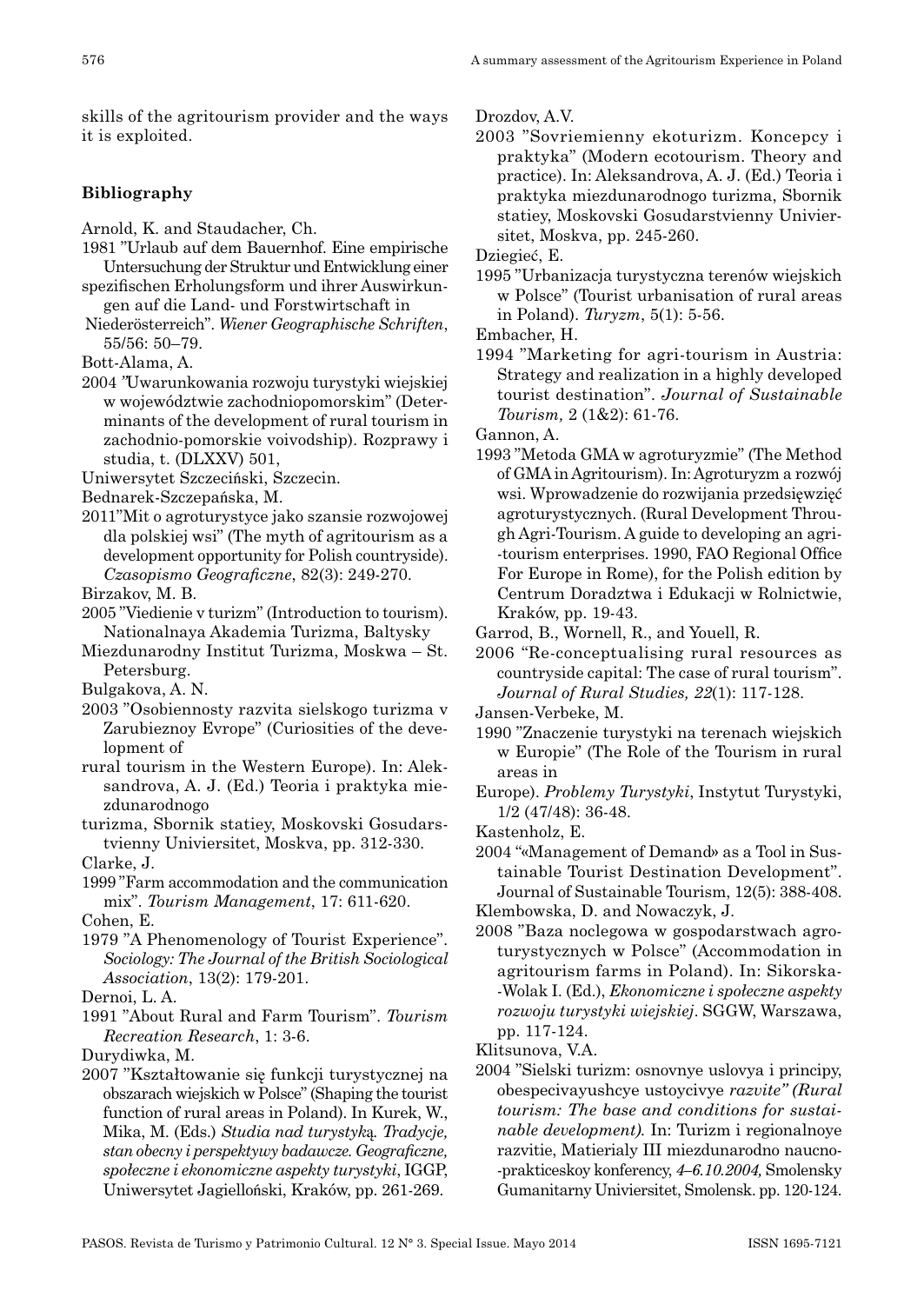Krippendorf, J.

1987 "The Holiday Makers: Understanding the impact of leisure and travel". Butterworth- -Heinemann, Oxford.

Kulczycki, Z.

1977 "Zarys historii turystyki w Polsce" (An outline of the history of tourism in Poland)*.* Sport i Turystyka, Warszawa.

Lane, B.

- 1994a "Rural Tourism: A Bibliography". In: *Tourism Policy and International Tourism in OECD Countries*, Paris.
- 1994b "What is rural tourism?". *Journal of Sus‑ tainable Tourism,* 2(1 -2): 7 -21.
- 2009 "Rural tourism: An Overview". In: Robinson, M. and Jamal, T. (Eds.), The SAGE Handbook of Tourism Studies, London: Sage Publications, pp. 354 -370.

Leszczycki, S.

1938 "Ruch uzdrowiskowo -letniskowy w Polsce" (Health and summer holiday mobility in Poland). *Komunikaty Studium Turyzmu UJ*, z. 8.

Liszewski, S.

1987 "Geneza i rozwój osadnictwa wypoczynkowego w otoczeniu Łodzi" (The origin and development of holiday settlements in the area of Łódź). *Acta Universitatis Lodziensis. Turyzm*, 3: 33 -54.

MacCannell, D.

2002 Turysta. Nowa teoria klasy próżniaczej. (The Tourist. A New Theory of the Leisure Class. 1976 Schocken Books. Published by arrangement with the University of California Press) for the Polish edition by Muza SA, Warszawa.

Majewski, J.

- 2005 "Definiowanie terminu agroturystyka pojęcia wąskie i szerokie" (Defining agritourism – narrow and broad notions). In: Sawicki, B., Bergier J., (Eds.) Uwarunkowania rozwoju turystyki
	- związanej z obszarami wiejskimi. PWSZ, Biała Podlaska, pp. 102-107.

Majewski, J. and Lane, B.

2001 "Turystyka wiejska i rozwój lokalny" (Rural tourism and the local development)*.* Fundacja Fundusz

Współpracy, Poznań.

- McGehee, N.G.
- 2007 "An Agritourism Systems Model: A Weberian Perspective". *Journal of Sustainable Tourism,* 2: 111 -124.
- Matczak, A.
- 1985 "Funkcja wypoczynkowa strefy podmiejskiej Łodzi" (Holiday function of the suburbs of Łódź). *Acta Universitatis Lodziensis. Folia Geographi‑ ca*, 5: 299–311.

Mathieson, A. and Wall, G.

1982 "Tourism: economic, physical and social impacts". Longman, London.

Mazurov, J. L.

- 2004 "Ekoturizm v Rossi: globalny kontekst i nacionalnye osobiennosty" (Ecotourism in Russia: general
- context and national variety). *Riegionalnye iss‑ lyedowanya. Nauczny jurnal*, 1(3), Izdatielstvo "Universum", Smolensk.

Nilsson, P. Ä.

2002 "Staying on farms: an ideological background". *Annals of Tourism Research*, 29: 7 -24.

Oppermann, M.

1996 "Rural Tourism in Southern Germany". *Annals of Tourism Research*, 23: 86 -102.

Panov, I. N.

- 2003 "Ekologicesky turizm i jego rol v ustoycivom razvity tierritory" (Ecotourism and its role in the
- development of the territory). In: Aleksandrova, A. J. (Ed.) Teoria i praktika miezdunarodnogo turizma,
- Sbornik statiey, Moskovski Gosudarstvienny Univiersitet, Moskva, pp.275 -279.
- Połomski, K.
- 2010 Miejsce i przestrzeń. Krajobraz w doświadczeniu mieszkańców Bieszczadzkiego Parku Narodowego (Place and space. The landscape in the experience of inhabitants of Bieszczady National Park). SCHOLAR, FDPA, Warszawa, pp. 183.

Phillip, S., Hunter, C. and Blackstock, K.

- 2010 "A typology for defining agritourism". *Tourism Management*, 31: 754 -758.
- Prentice, R. C., Witt, S.F. and Hamer, C.
- 1998 "Tourism as experience. The case of heritage Parks".*Annals of Tourism Research*, 25(1): 1 -24. Raport o stanie wiejskiej bazy noclegowej w Polsce, 1997, (Report on the condition of rural tourism accommodation in Poland). Projekt PL. -0310 -02 -02, Turystyka Wiejska: Rozwój wiejskiej bazy noclegowe*j*, Program Phare Tourin II, DG Agroprogress International AL, Centrum Doradztwa I Edukacji w Rolnictwie, Kraków, pp.62.
- Roberts, L. and Hall, D.
- 2001 "Rural tourism and recreation: Principles to practice". Cambridge: CABI Publishing.
- Saxena, G., Clark, G., Oliver, T., Ilbery, B.
- 2007 "Conceptualizing Integrated Rural Tourism, Tourism Geographies". *An International Journal of Tourism Space. Place and Environment*, 9(4): 347 -370.
- Schöppner, A.
- 1988 "Urlaub auf dem Bauernhof. Eine fremdenverkehrsgeographische Untersuchung". *Bochumer Materialien zur Raumordnung*, 36.

Sharpley, R. and Sharpley, J.

1997 "Rural tourism. An introduction". International Thomson Business Press. London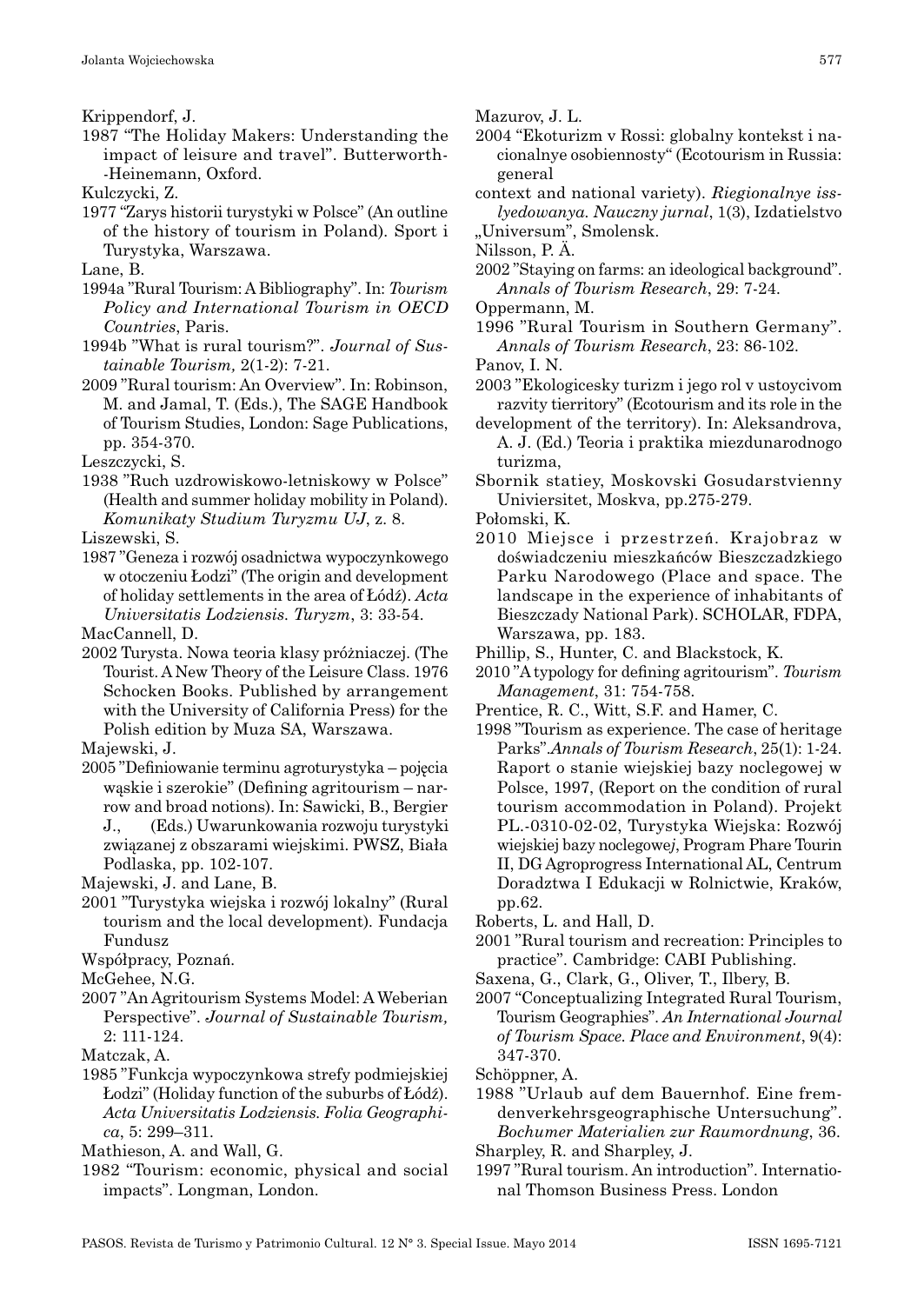Skoblikova, A.L.

2005 "Sovremennye problemy razvitia ekologiceskogo turizma v Russia*"* (Contemporary problems of the development of ecotourism in Russia). In: Sovriemiennye probliemy razvitia turizma i turistskogo servisa, Sbornik naucnyh dokladov i statiey, t. 1, ST. Petersburskaya Gosudarstviennaya Akademya Servisa i Ekonomiky, St. Petersburg, pp. 46 -53.

Starcieva N.V.

- 2004 "Primenenye reklamy v organizacy ekologiceskogo turizma" (On Using Advertisment in Ecoturism Organization). In: Turizm i regionalnoye razvitie, Matierialy *III miezdunarodnoy naucno‑ ‑prakticeskoy konferency*, *4–6.10.2004,* Smolensky Gumanitarny Univiersitet, Smolensk, pp. 235 -238. Szalewska, E.
- 2000 *"*Rozwój turystyki wiejskiej w strefie południowego Bałtyku w powiązaniu ze Słowińskim Parkiem Narodowym" (Development of agritourism in the south zone of the Baltic Sea in connection with the Słowiński National Park). *Materiały VIII Ogólnopolskiego Sympozjum Agroturystycznego,Wysowa, 11–14 wrze*ś*nia 2000 r*., Krajowe Centrum Doradztwa Rozwoju Rolnictwa i Obszarów Wiejskich, Kraków, pp.115 -130.

Sznajder, M. and Przezbórska, L.

- 2006 "Agroturystyka" (Agritourism). Państwowe Wydawnictwo Ekonomiczne, Warszawa.
- Urry, J.
- 1990 "The consumption of tourism". *Sociology*, 24: 23 -35.
- 2007 "Spojrzenie turysty"*.* (The Tourist Gaze. 2002, 2nd edition published by Sage Publications of London, Thousand Oaks nad New Delhi) for the Polish edition by PWN SA, Warszawa.
- Warszyńska, J. and Jackowski, A.
- 1979 Podstawy geografii turyzmu (The Base of Tourism Geography)*.* PWN, Warszawa.

Wojciechowska, J.

- 1992 Aktywizacja wsi poprzez działalność turystyczną. Poradnik praktyczny dla samorządów lokalnych i mieszkańców wsi (Activating the countryside through tourist activity. Practical guide for local governments and rural population). UKFiT -KGMiT, Łódź -Warszawa, pp.43.
- 2000 "Rozwój i konsekwencje agroturystyki na przykładzie Śladkowa Małego" (The development and

 consequences of agritourism on the example of the village of Śladków Mały). *Problemy Turystyki*, 3/4: 95 -104.

2003 "Agroturystyka w dziedzinie nauki i praktyki – przegląd bibliografii za okres 1990 -2002" (Agritourismin the field of theory and practice – the bibliography for the period 1990 -2002). *Zeszyty Naukowe Akademii Rolniczej w Krakowie*, 402(90): 66 -79.

2006 *"*An evaluation of the effects of agro -tourism development". *Turyzm*, 16(2): 65 -74.

2007a " Types of Polish agrotourism farm and owner profiles". *Turyzm*, 16(1): 65 -74.

- 2007b "Systematyka i wyróżniki pojęć dotyczących turystyki na obszarach wiejskich" (The classification and distinguishing features of terms defining tourism in rural areas). In Kurek, W., Mika, M. (Eds) *Studia nad turystyk*ą*. Tradycje, stan obecny i perspektywy badawcze. Geografi‑ czne, społeczne i ekonomiczne aspekty turystyki*, IGGP, Uniwersytet Jagielloński, Kraków, pp. 259 -308.
- 2009 "Procesy i uwarunkowania rozwoju agroturystyki w Polsce" (The Processes and Conditions of Agritourism Development in Poland)*.* Uniwersytet Łódzki, Łódź, pp. 167.
- 2011"Twenty Years of Polish Agritourism: The Past and The Future". *Tourism*, 21/1 -2:67 -72.
- Wojciechowska, J., Barska, M. and Mroczek, M., 2006 "Zróżnicowanie gospodarstw agroturystycznych w Polsce i ich przystosowanie do turystyki aktywnej na przykładzie gminy Wiżajny" (Diversification of agritourism farms in Poland and preparing for active tourism on the example of Wiżajny commune). In: Świeca, A., Kałamucki, K. (Eds) *Rozwój turystyki aktyw‑ nej na Roztoczu – regionie pogranicza/Active Tourism and Its Development In the Roztocze Region – Borderland Area,* Kartpol s.c., Lublin, pp. 61 -71.

http://ec.europa.eu/enlargement/policy/glossary/ terms/phare\_en.htm (20.12.2013) http://ec.europa.eu/enlargement/policy/glossary/ terms/sapard\_en.htm (20.12.2013) www.agroturystyka.pl (11.02.2013)

www.intur.com.pl/jurek098m.htm (10.02.2010)

# **Notes**

- The hierarchy of terms in the English language literature was mentioned by Jansen -Verbeke (1990), who wrote that *rural tourism* has the widest semantic range and means 'all tourism in the countryside', while *agritourism* is its sub -term, because it concerns 'farming -related tourism'. The term of the narrowest semantic range, which is subordinate to the ones mentioned above, is *farm tourism*, which means 'tourist stays on farms'. The definition and forms of tourism in rural areas have also been discussed by Lane, 1994b; McGehee, 2007; Roberts and Hall 2001; Sharpley and Sharpley, 1997, and others.<br>In Poland each area outside of a town/city is termed as
- "rural area", corresponding to about 96% of the country's territory.
- Person-days is a unit of measurement, which tells how many total days a tourists spent at the destination. Person- -days corresponds to the product of the number of days of summer holiday and bed places on agritourism farms.